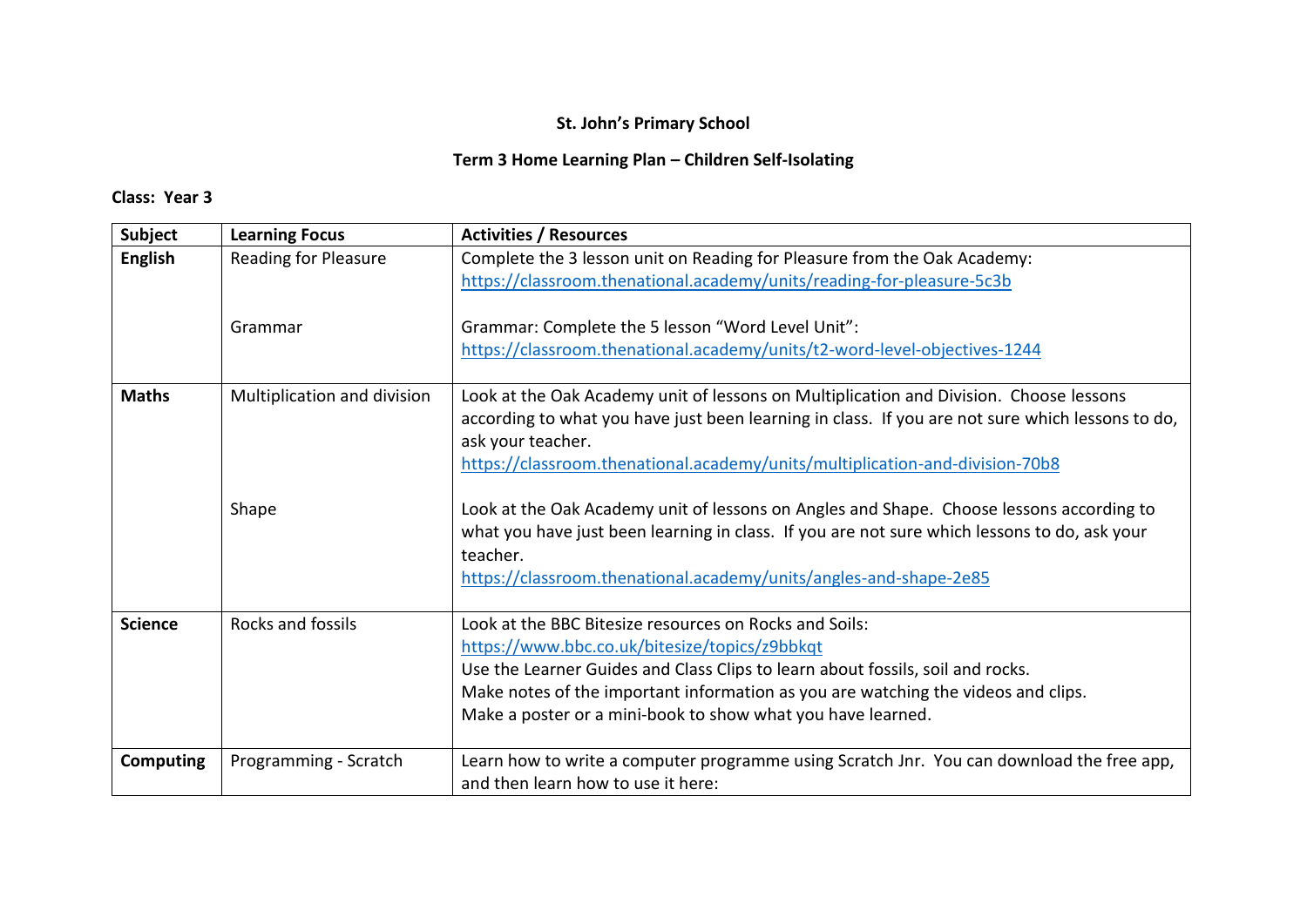|                |                      | https://www.scratchjr.org/about/info                                                      |
|----------------|----------------------|-------------------------------------------------------------------------------------------|
|                |                      | Click on the "Learn" tab and download the pdf guide to find out more.                     |
|                |                      | Enjoy playing with Scratch Jnr - be creative and have fun!                                |
|                |                      |                                                                                           |
| <b>History</b> | Ancient Egypt        | Use the BBC Bitesize website to learn more about Ancient Egypt:                           |
|                |                      | https://www.bbc.co.uk/bitesize/topics/zg87xnb                                             |
|                |                      | Look at the clips on:                                                                     |
|                |                      | An Introduction to Ancient Egypt                                                          |
|                |                      | What Remains of Ancient Egypt?                                                            |
|                |                      | What Was Life Like?                                                                       |
|                |                      | Who was Tutankhamun?                                                                      |
|                |                      | What Did the Ancient Greeks Believe In?                                                   |
|                |                      | Create a presentation on Google classroom, or make a poster or a mini-book, to share what |
|                |                      | you have learned.                                                                         |
|                |                      |                                                                                           |
| Geography      | <b>River Nile</b>    | Look at the Oak Academy unit of lessons on Rivers:                                        |
|                |                      | https://classroom.thenational.academy/units/rivers-4772                                   |
|                |                      | Choose and complete 2 lessons that you are interested in.                                 |
|                |                      |                                                                                           |
| <b>RE</b>      | <b>Buddhism</b>      | Oak Academy unit on Buddhism:                                                             |
|                |                      | https://classroom.thenational.academy/units/buddhism-b64a                                 |
|                |                      | Choose a lesson, depending on what you have already learned in class. If you are not sure |
|                |                      | which lesson to do, ask your teacher.                                                     |
|                |                      |                                                                                           |
| <b>PE</b>      | Athletics            | Have a go at the athletics activities in the Home Pentathlon:                             |
|                |                      | https://www.sportshall.org/virtual/home-pentathlon                                        |
|                | Or:                  |                                                                                           |
|                | <b>Home Workouts</b> | Try some of the "Get Kids Moving" home workouts or the "Disney Dance-a-longs":            |
|                |                      | https://www.youtube.com/channel/UCokO71NW3TgndaSNyHIqwtQ                                  |
|                |                      | https://www.thisgirlcan.co.uk/activities/disney-workouts/                                 |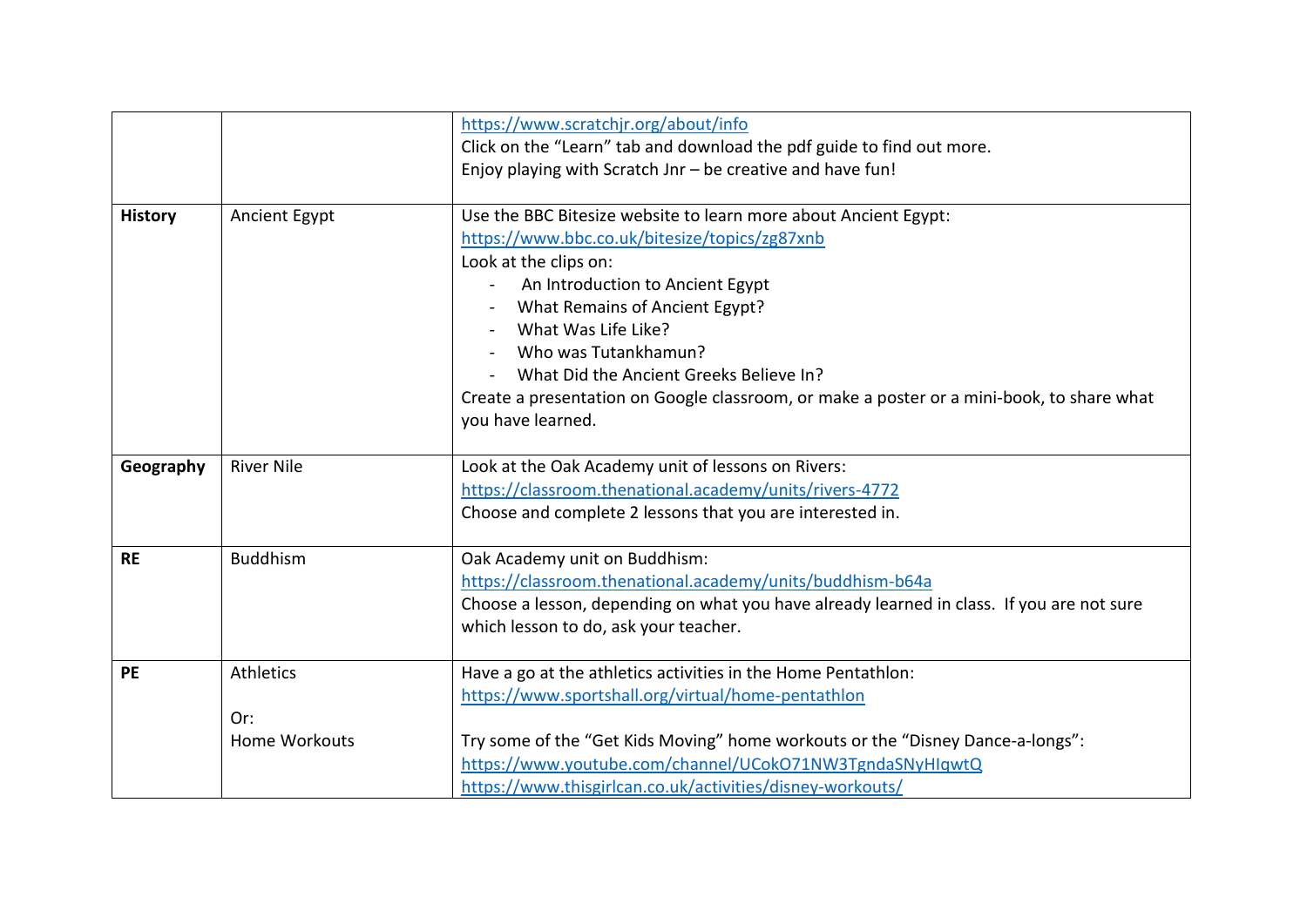|              | Yoga                                                    | When you just need some chill-out time, try some Cosmic Yoga:<br>https://www.youtube.com/user/CosmicKidsYoga                                                                                                                                                                                                                                                                                                                                                                                               |
|--------------|---------------------------------------------------------|------------------------------------------------------------------------------------------------------------------------------------------------------------------------------------------------------------------------------------------------------------------------------------------------------------------------------------------------------------------------------------------------------------------------------------------------------------------------------------------------------------|
| Art/DT       | Egyptian hieroglyphic clay<br>tablet                    | Create your own Egyptian hieroglyphic stone tablet:<br>https://www.firstpalette.com/craft/hieroglyphic-stone.html<br>You can use playdough or make salt dough if you have flour and salt at home. (See link to salt<br>dough recipe) Write a message in hieroglyphics on your tablet.                                                                                                                                                                                                                      |
|              | Egyptian Pharaoh head-<br>dress and Bracelet            | Make and decorate your own Egyptian Pharaoh head-dress or bracelet:<br>https://www.firstpalette.com/craft/pharaoh-headdress.html<br>https://www.firstpalette.com/craft/ancient-egyptian-bracelet.html                                                                                                                                                                                                                                                                                                      |
| <b>Music</b> | Rhythm                                                  | Oak Academy unit on Rhythm - just do the first couple of lessons<br>https://classroom.thenational.academy/units/rhythm-f182                                                                                                                                                                                                                                                                                                                                                                                |
| <b>PSHE</b>  | <b>Celebrating Differences</b><br>Kindness<br>Listening | "Celebrating Difference" Activities:<br>https://www.coramlifeeducation.org.uk/scarf/home-learning-unit-2-for-7-9-year-olds                                                                                                                                                                                                                                                                                                                                                                                 |
| Spanish      | Parts of the body                                       | https://bilingualkidspot.com/2018/09/21/spanish-for-kids-common-objects-body-parts-<br>actions/<br>Scroll down on this page to find the Vocabulary Grid and the song for learning parts of the<br>body in Spanish.<br>Learn the song $-$ and teach it to someone else in your family.<br>Draw a portrait of yourself and label the parts of your body in SpWrite a quiz about the Spanish<br>words for the parts of the body - can an adult at home test you on your quiz to see what you<br>have learned? |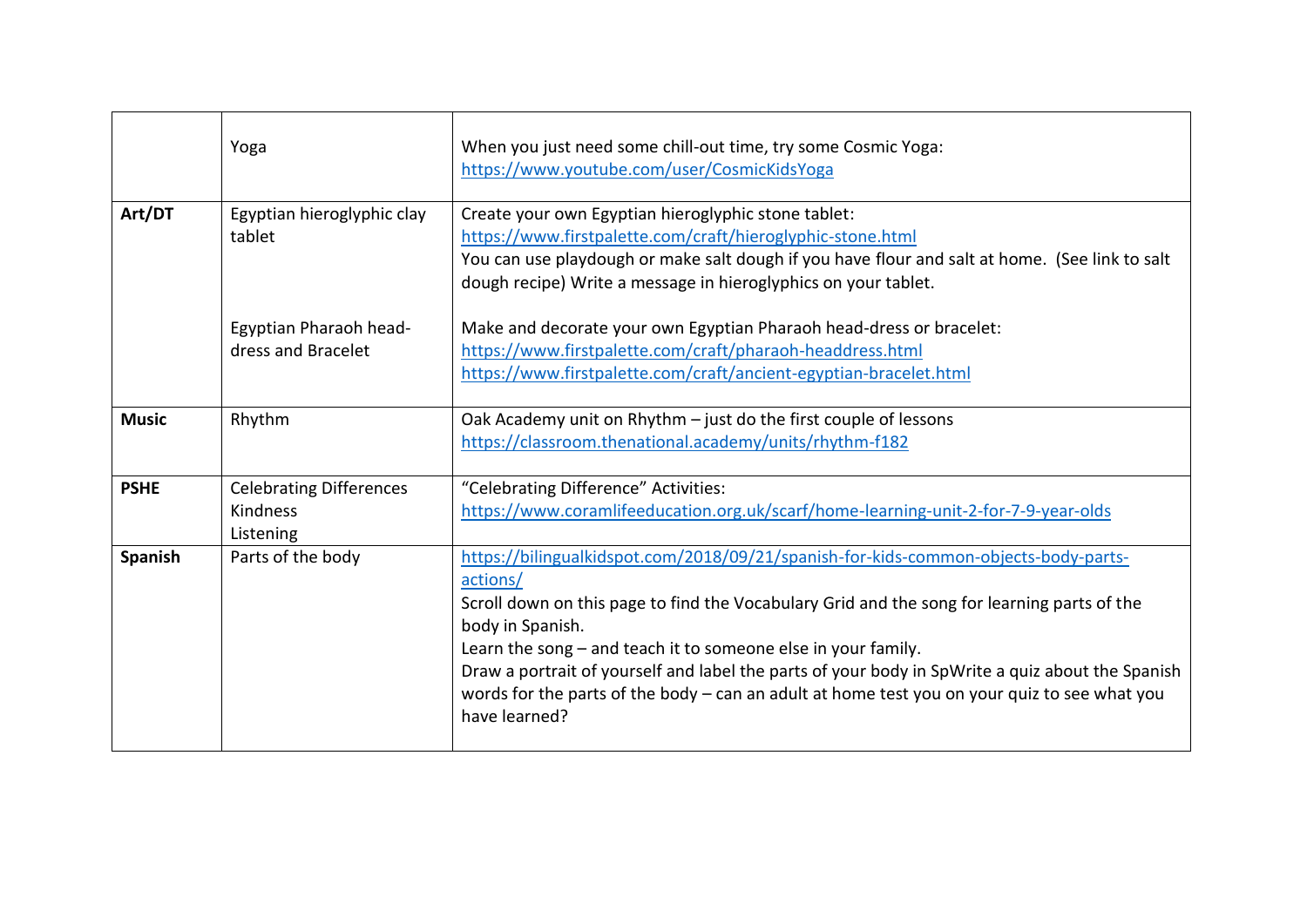# **Term 3 Home Learning Plan – Children Self-Isolating**

| <b>Subject</b>   | <b>Learning Focus</b>       | <b>Activities / Resources</b>                                                                                                                                                                                                                                                                                  |
|------------------|-----------------------------|----------------------------------------------------------------------------------------------------------------------------------------------------------------------------------------------------------------------------------------------------------------------------------------------------------------|
| <b>English</b>   | <b>Reading for Pleasure</b> | Complete the 3 lesson unit on Reading for Pleasure from the Oak Academy:<br>https://classroom.thenational.academy/units/reading-for-pleasure-2dfe                                                                                                                                                              |
|                  | Grammar                     | Grammar: Complete the 5 lesson "Word Level Unit":<br>https://classroom.thenational.academy/units/t2-word-level-objectives-8c26                                                                                                                                                                                 |
| <b>Maths</b>     | Multiplication and division | Oak Academy unit of lessons:<br>https://classroom.thenational.academy/units/multiplication-and-division-6dbb<br>Choose lessons according to what you have just been learning in class. If you are not sure<br>which lessons to do, ask your teacher.                                                           |
|                  | 2D Shape - Angles           | Oak Academy unit on Shape and Symmetry - work through the first five lessons:<br>https://classroom.thenational.academy/units/2-d-shape-and-symmetry-4823                                                                                                                                                       |
| <b>Science</b>   | Sound                       | Oak Academy unit of lessons on Sound:<br>https://classroom.thenational.academy/units/sound-d324<br>Choose the most appropriate lessons depending on what you have already learned at school.<br>If you are not sure, ask your teacher.                                                                         |
| <b>Computing</b> | Programming - Scratch       | Learn how to write a computer programme using Scratch Jnr. You can download the free app,<br>and then learn how to use it here:<br>https://www.scratchjr.org/about/info<br>Click on the "Learn" tab and download the pdf guide to find out more.<br>Enjoy playing with Scratch Jnr - be creative and have fun! |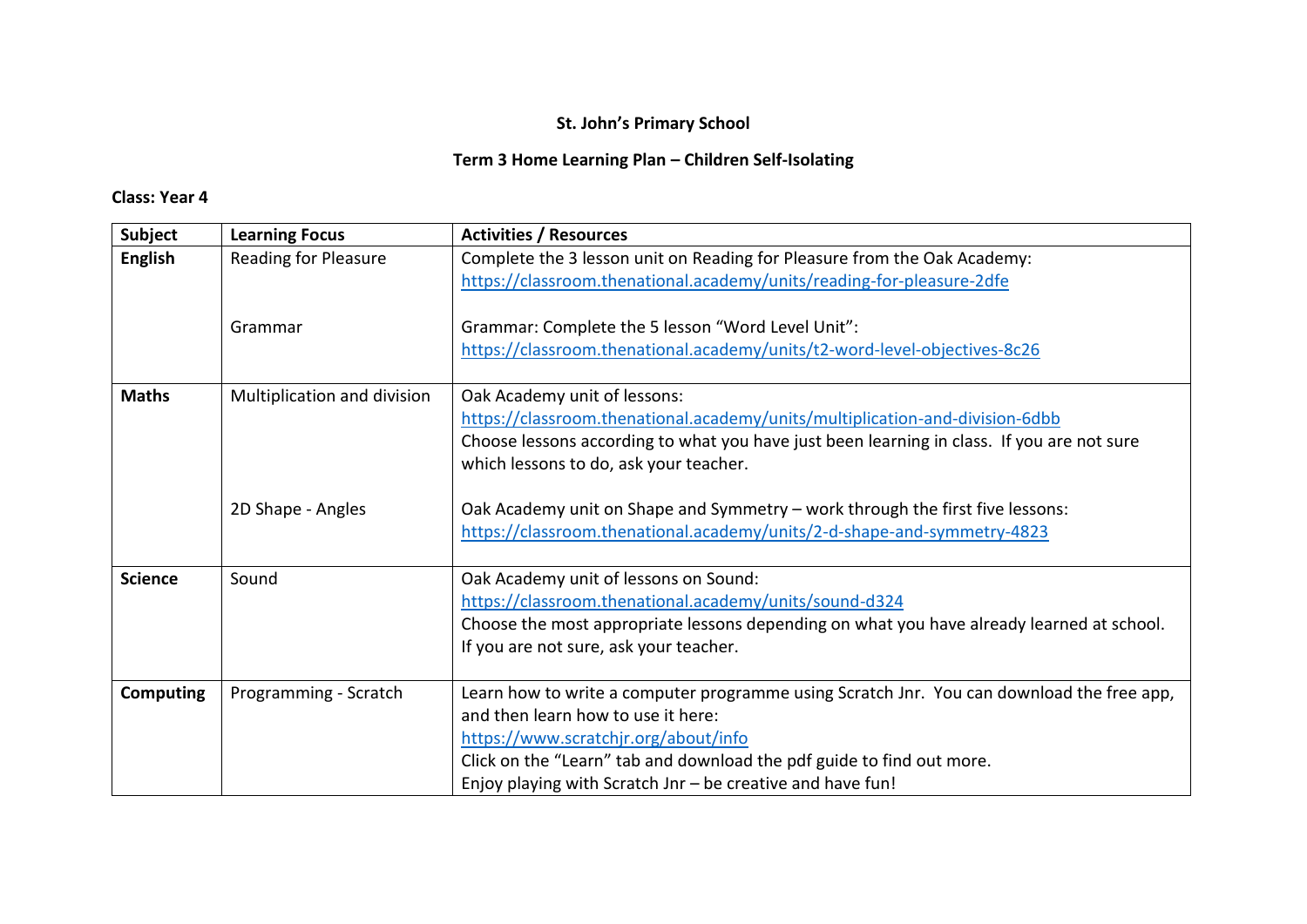| <b>History</b> | Ancient Egypt                                   | Use the BBC Bitesize website to learn more about Ancient Egypt:<br>https://www.bbc.co.uk/bitesize/topics/zg87xnb<br>Look at the clips on:<br>An Introduction to Ancient Egypt<br>What Remains of Ancient Egypt?<br>What Was Life Like?<br>Who was Tutankhamun?<br>What Did the Ancient Greeks Believe In?<br>Create a presentation on Google classroom, or make a poster or a mini-book, to share what |
|----------------|-------------------------------------------------|--------------------------------------------------------------------------------------------------------------------------------------------------------------------------------------------------------------------------------------------------------------------------------------------------------------------------------------------------------------------------------------------------------|
|                |                                                 | you have learned.                                                                                                                                                                                                                                                                                                                                                                                      |
| Geography      | <b>River Nile</b>                               | Look at the Oak Academy unit of lessons on Rivers:<br>https://classroom.thenational.academy/units/rivers-4772<br>Choose and complete 2 lessons that you are interested in.                                                                                                                                                                                                                             |
| <b>RE</b>      | Christianity                                    | Oak Academy unit on Christianity:<br>https://classroom.thenational.academy/units/christianity-90fd<br>Lesson 1, Lesson 4 and Lesson 6.                                                                                                                                                                                                                                                                 |
| <b>PE</b>      | <b>Athletics</b><br>Or:<br><b>Home Workouts</b> | Have a go at the athletics activities in the Home Pentathlon:<br>https://www.sportshall.org/virtual/home-pentathlon<br>Try some of the "Get Kids Moving" home workouts or the "Disney Dance-a-longs":<br>https://www.youtube.com/channel/UCokO71NW3TgndaSNyHIqwtQ<br>https://www.thisgirlcan.co.uk/activities/disney-workouts/                                                                         |
|                | Yoga                                            | When you just need some chill-out time, try some Cosmic Yoga:<br>https://www.youtube.com/user/CosmicKidsYoga                                                                                                                                                                                                                                                                                           |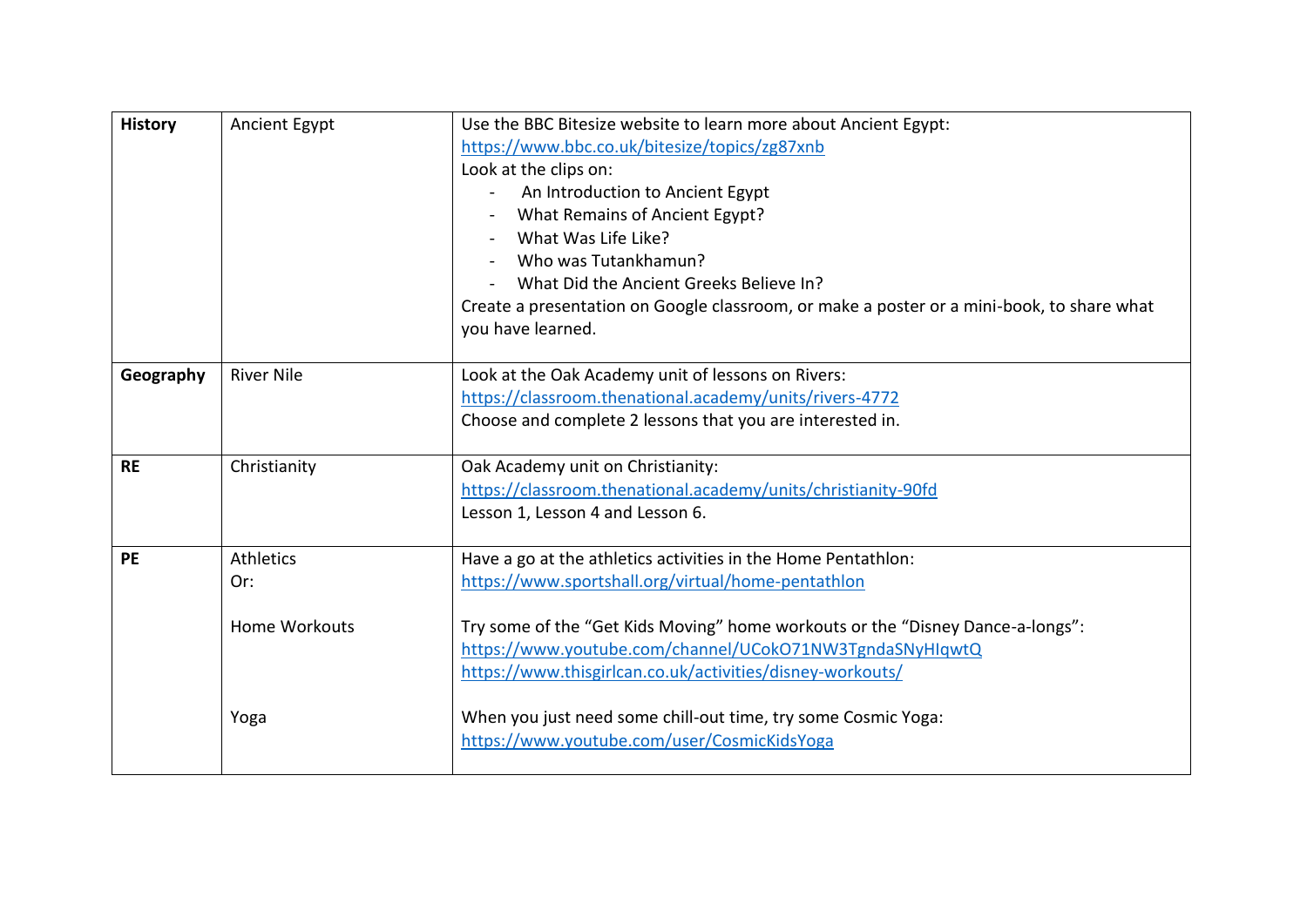| Art/DT       | Egyptian hieroglyphic clay<br>tablet                    | Create your own Egyptian hieroglyphic stone tablet:<br>https://www.firstpalette.com/craft/hieroglyphic-stone.html<br>You can use playdough or make salt dough if you have flour and salt at home. (See link to salt<br>dough recipe) Write a message in hieroglyphics on your tablet.                                                                                                                                                                                                                             |
|--------------|---------------------------------------------------------|-------------------------------------------------------------------------------------------------------------------------------------------------------------------------------------------------------------------------------------------------------------------------------------------------------------------------------------------------------------------------------------------------------------------------------------------------------------------------------------------------------------------|
|              | Egyptian Pharaoh head-<br>dress and Bracelet            | Make and decorate your own Egyptian Pharaoh head-dress or bracelet:<br>https://www.firstpalette.com/craft/pharaoh-headdress.html<br>https://www.firstpalette.com/craft/ancient-egyptian-bracelet.html                                                                                                                                                                                                                                                                                                             |
| <b>Music</b> | Rhythm                                                  | Oak Academy unit on Rhythm - just do the first couple of lessons<br>https://classroom.thenational.academy/units/rhythm-f182                                                                                                                                                                                                                                                                                                                                                                                       |
| <b>PSHE</b>  | <b>Celebrating Differences</b><br>Kindness<br>Listening | "Celebrating Difference" Activities:<br>https://www.coramlifeeducation.org.uk/scarf/home-learning-unit-2-for-7-9-year-olds                                                                                                                                                                                                                                                                                                                                                                                        |
| Spanish      | Parts of the body                                       | https://bilingualkidspot.com/2018/09/21/spanish-for-kids-common-objects-body-parts-<br>actions/<br>Scroll down on this page to find the Vocabulary Grid and the song for learning parts of the<br>body in Spanish.<br>Learn the song - and teach it to someone else in your family.<br>Draw a portrait of yourself and label the parts of your body in Spanish.<br>Write a quiz about the Spanish words for the parts of the body $-$ can an adult at home test you<br>on your quiz to see what you have learned? |
|              | Days of the week                                        | Learn to say the days of the week in Spanish. You can learn to sing the songs too!<br>https://rockalingua.com/songs/days-week<br>https://www.youtube.com/watch?v=SQbspMMdJU8                                                                                                                                                                                                                                                                                                                                      |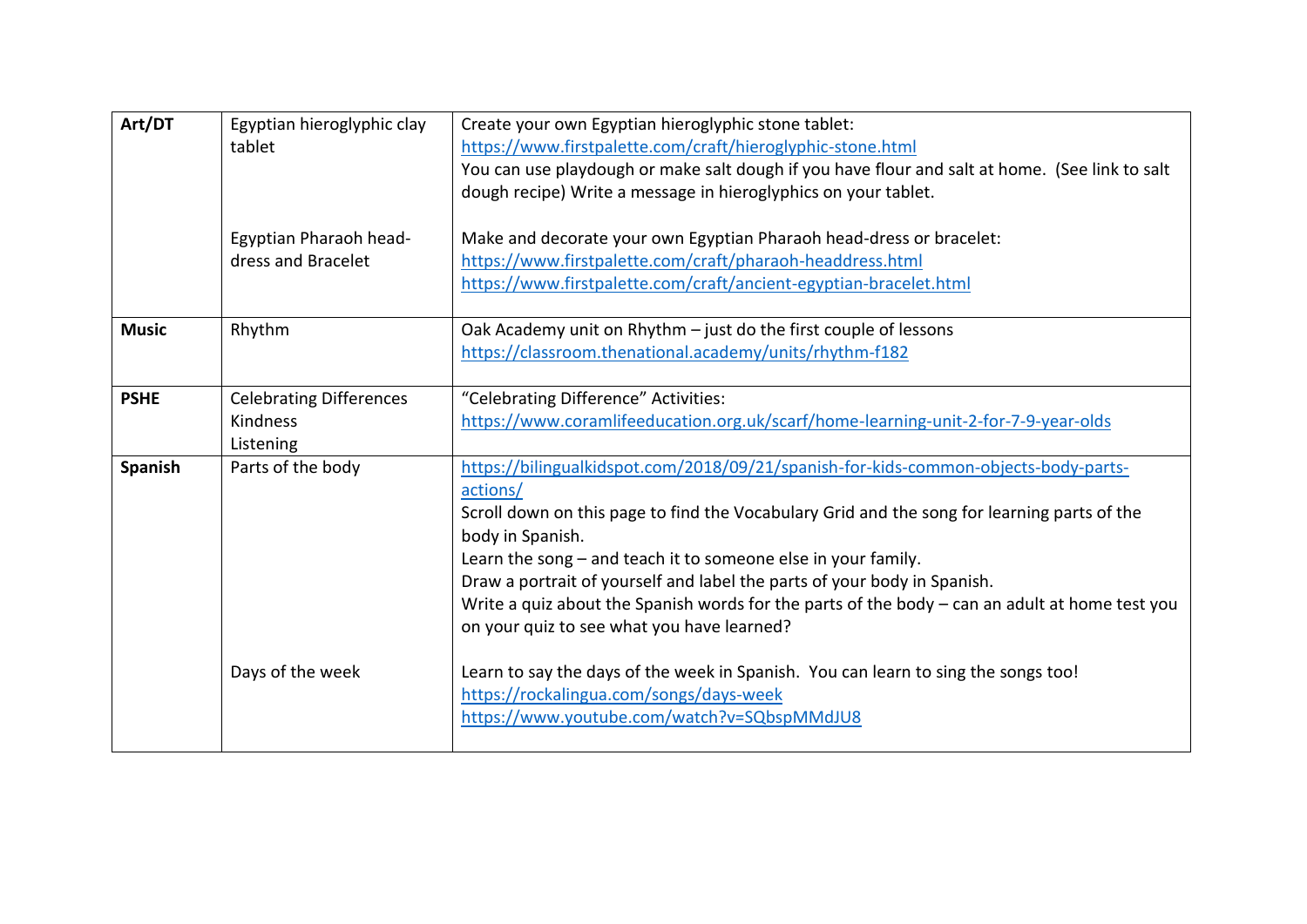# **Term 3 Home Learning Plan – Children Self-Isolating**

| Subject        | <b>Learning</b> | <b>Activities / Resources</b>                                                                                                                             |
|----------------|-----------------|-----------------------------------------------------------------------------------------------------------------------------------------------------------|
|                | <b>Focus</b>    |                                                                                                                                                           |
| <b>English</b> | Biography       | Oak Academy unit on Biography - do lessons 1, 4, 6, 8, 9 and 10.                                                                                          |
|                |                 | https://classroom.thenational.academy/units/inspirational-figures-biographical-writing-5739                                                               |
|                | Reading for     | Oak Academy 3 Lesson Reading for Pleasure unit:                                                                                                           |
|                | Pleasure        | https://classroom.thenational.academy/units/reading-for-pleasure-038d                                                                                     |
| <b>Maths</b>   | Multiplication  | Oak Academy unit of 15 lessons:                                                                                                                           |
|                | and division    | https://classroom.thenational.academy/units/multiplication-and-division-6f51                                                                              |
|                |                 | Choose lessons according to what you have just been learning in class. If you are not sure which lessons to do,                                           |
|                |                 | ask your teacher.                                                                                                                                         |
|                |                 |                                                                                                                                                           |
|                |                 | Oak Academy unit of 15 lessons:                                                                                                                           |
|                | Fractions,      | https://classroom.thenational.academy/units/fractions-decimals-and-percentages-8726                                                                       |
|                | decimals and    | Choose lessons according to what you have just been learning in class. If you are not sure which lessons to do,                                           |
|                | percentages     | ask your teacher.                                                                                                                                         |
|                |                 |                                                                                                                                                           |
| <b>Science</b> | Forces          | Choose an appropriate lesson or lessons depending on what you have been learning at school. If you're not<br>sure which lesson/s to do, ask your teacher. |
|                |                 |                                                                                                                                                           |
|                |                 | https://classroom.thenational.academy/units/forces-717d                                                                                                   |
|                |                 |                                                                                                                                                           |
|                |                 |                                                                                                                                                           |
|                |                 |                                                                                                                                                           |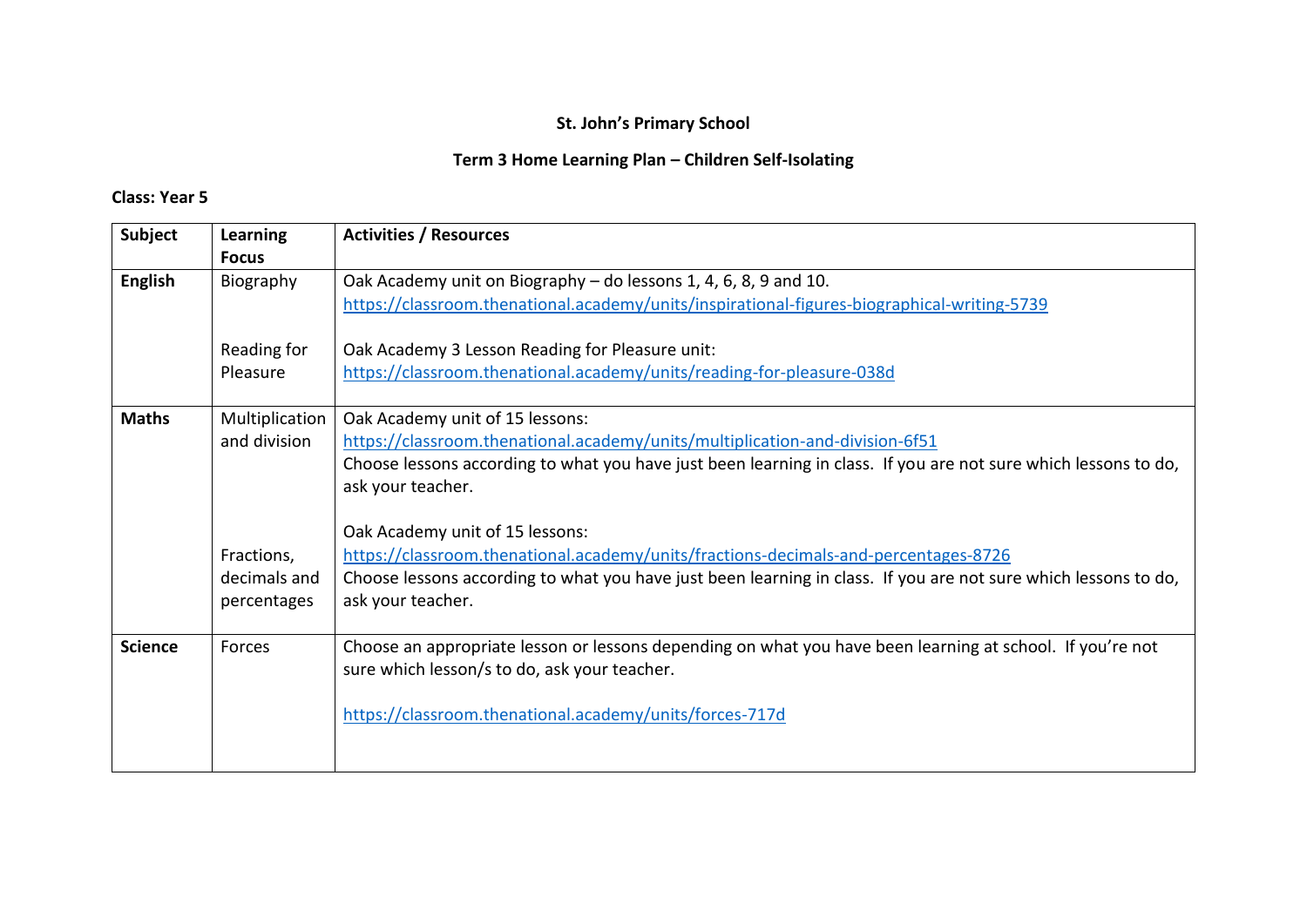| <b>Computing</b> | Animations                       | Download the I Can Animate app (£2.99) or I Can Animate Lite app (free) and have a go at creating your own<br>animations.                                                                                                                    |
|------------------|----------------------------------|----------------------------------------------------------------------------------------------------------------------------------------------------------------------------------------------------------------------------------------------|
| <b>History</b>   | Story of<br>Ernest<br>Shackleton | Use the websites below to find out about the life of Ernest Shackleton. Create a timeline showing the<br>important events in his life.<br>https://kids.britannica.com/students/article/Ernest-Shackleton/336260<br>http://shackleton100.com/ |
| Geography        | Antarctica                       | Use the Royal Geographical Society's lessons on Exploring Shackleton's Antarctica.<br>https://www.rgs.org/schools/teaching-resources/exploring-shackleton%E2%80%99s-antarctica/<br>Ask your teacher which lessons to complete.               |
| <b>RE</b>        | Not this term                    |                                                                                                                                                                                                                                              |
| <b>PE</b>        | <b>Fitness</b>                   | Try the "Fun Fitness Bingo" activities on the school website. Click on the Information tab, then Curriculum                                                                                                                                  |
|                  | Or:                              | Information, then Home Learning for Children Isolating.                                                                                                                                                                                      |
|                  |                                  | Try some of the "Get Kids Moving" home workouts or the "Disney Dance-a-longs":                                                                                                                                                               |
|                  | Home                             | https://www.youtube.com/channel/UCokO71NW3TgndaSNyHIqwtQ                                                                                                                                                                                     |
|                  | Workouts                         | https://www.thisgirlcan.co.uk/activities/disney-workouts/                                                                                                                                                                                    |
|                  |                                  | When you just need some chill-out time, try some Cosmic Yoga:                                                                                                                                                                                |
|                  |                                  | https://www.youtube.com/user/CosmicKidsYoga                                                                                                                                                                                                  |
|                  | Yoga                             |                                                                                                                                                                                                                                              |
| Art              | Artist                           | Use this link to research the life of George Marston, who was the artist who accompanied Ernest Shackleton on                                                                                                                                |
|                  | research and                     | his expedition.                                                                                                                                                                                                                              |
|                  | artwork                          | Explore his paintings and try to recreate them using the materials you have at home. (George himself had to                                                                                                                                  |
|                  |                                  | improvise in order to keep creating art!)                                                                                                                                                                                                    |
|                  |                                  | https://www.coolantarctica.com/Antarctica%20fact%20file/History/Ernest%20Shackleton Nimrod expedition-                                                                                                                                       |
|                  |                                  | george-marston-paintings.php                                                                                                                                                                                                                 |
| <b>Music</b>     | Music                            | Compose your own music using the website below. You can create your own song, or a piece of music using                                                                                                                                      |
|                  | composition                      | instruments.                                                                                                                                                                                                                                 |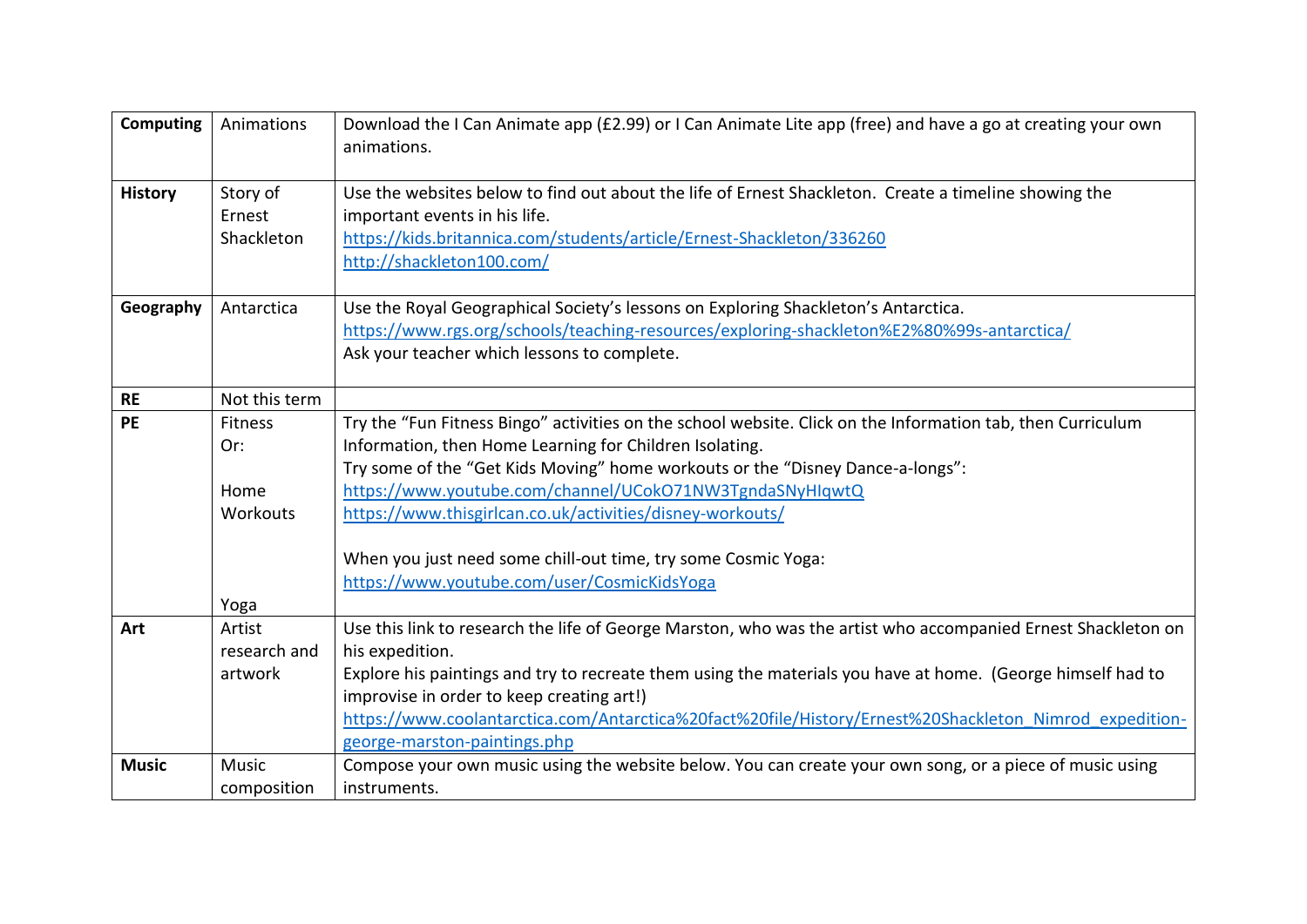|             |                | https://insidetheorchestra.org/2020/03/25/composing-for-kids/                                                    |
|-------------|----------------|------------------------------------------------------------------------------------------------------------------|
|             |                |                                                                                                                  |
| <b>PSHE</b> | Valuing        | Choose 2 of the activities to complete:                                                                          |
|             | differences    | https://www.coramlifeeducation.org.uk/scarf/home-learning-unit-2-for-9-11-year-olds                              |
|             | Kindness       |                                                                                                                  |
|             | Social media   |                                                                                                                  |
| French      | <b>Hobbies</b> | Learn to talk in French about the sports and hobbies you enjoy doing.                                            |
|             |                | Use this website to help you:                                                                                    |
|             |                | https://www.bbc.co.uk/bitesize/topics/zjcbrj6/articles/zpjq4xs                                                   |
|             |                | If you type "Translate" into Google's search box, you can also use Google Translate to find the French words for |
|             |                | your sports and hobbies.                                                                                         |
|             |                |                                                                                                                  |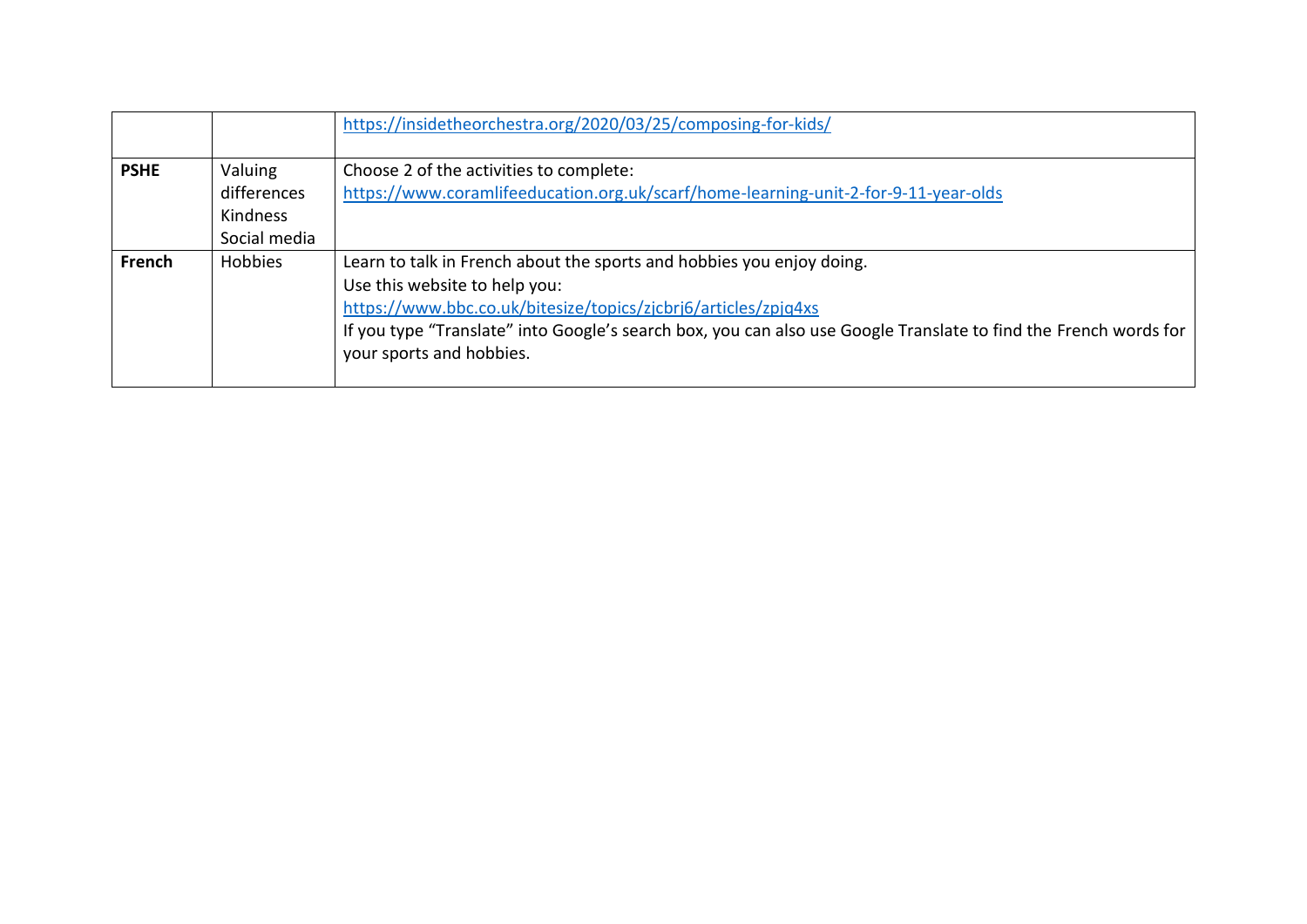# **Term 3 Home Learning Plan – Children Self-Isolating**

| <b>Subject</b>   | <b>Learning</b> | <b>Activities / Resources</b>                                                                               |
|------------------|-----------------|-------------------------------------------------------------------------------------------------------------|
|                  | <b>Focus</b>    |                                                                                                             |
| <b>English</b>   | Biography       | Oak Academy unit on Biographical writing. Do lessons 1, 4, 6, 8, 9 and 10:                                  |
|                  |                 | https://classroom.thenational.academy/units/important-scientists-biographical-writing-f64b                  |
|                  |                 |                                                                                                             |
|                  | Reading for     | Oak Academy Reading for Pleasure unit:                                                                      |
|                  | Pleasure        | https://classroom.thenational.academy/units/reading-for-pleasure-82f2                                       |
|                  |                 |                                                                                                             |
| <b>Maths</b>     | Multiplicatio   | Oak Academy unit on Multiplication and Division:                                                            |
|                  | n and           | https://classroom.thenational.academy/units/multiplication-and-division-69f6                                |
|                  | division        | Choose lessons according to what you have just been learning in class. If you are not sure which lessons to |
|                  |                 | do, ask your teacher.                                                                                       |
|                  |                 |                                                                                                             |
|                  |                 | Oak Academy unit on Fractions:                                                                              |
|                  |                 | https://classroom.thenational.academy/units/fractions-8ae5                                                  |
|                  | Fractions       | Complete lessons 8, 9 and 10 then move on to the next Fractions unit:                                       |
|                  |                 | https://classroom.thenational.academy/units/fractions-120c                                                  |
|                  |                 |                                                                                                             |
| <b>Science</b>   | Forces          | Choose an appropriate lesson or lessons depending on what you have been learning at school. If you're not   |
|                  |                 | sure which lesson/s to do, ask your teacher.                                                                |
|                  |                 |                                                                                                             |
|                  |                 | https://classroom.thenational.academy/units/forces-717d                                                     |
|                  |                 |                                                                                                             |
| <b>Computing</b> | Animations      | Download the I Can Animate app (£2.99) or I Can Animate Lite app (free) and have a go at creating your own  |
|                  |                 | animations.                                                                                                 |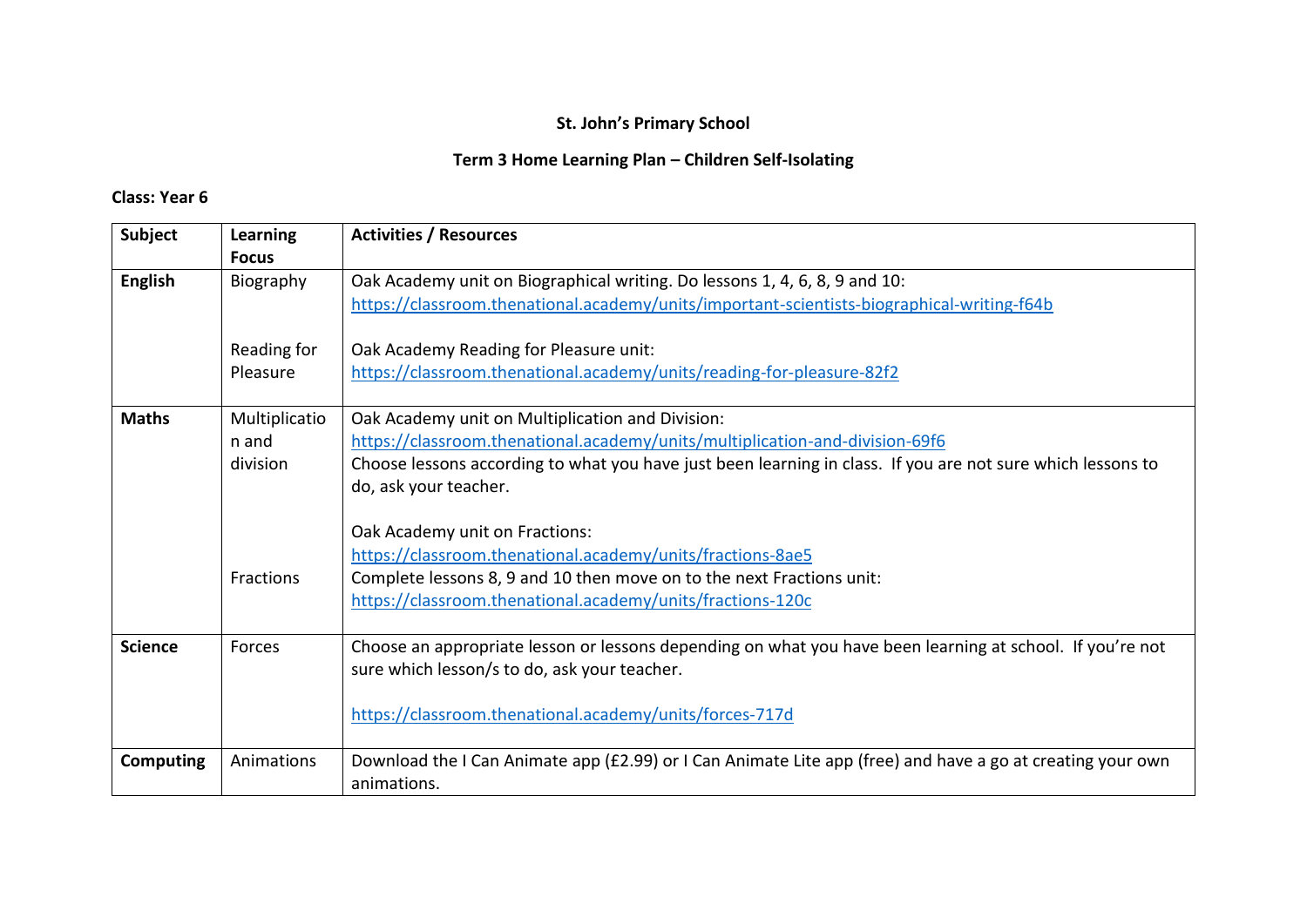| <b>History</b> | Story of       | Use the websites below to find out about the life of Ernest Shackleton. Create a timeline showing the       |
|----------------|----------------|-------------------------------------------------------------------------------------------------------------|
|                | Ernest         | important events in his life.                                                                               |
|                | Shackleton     | https://kids.britannica.com/students/article/Ernest-Shackleton/336260                                       |
|                |                | http://shackleton100.com/                                                                                   |
|                |                |                                                                                                             |
| Geography      | Antarctica     | Use the Royal Geographical Society's lessons on Exploring Shackleton's Antarctica.                          |
|                |                | https://www.rgs.org/schools/teaching-resources/exploring-shackleton%E2%80%99s-antarctica/                   |
|                |                | Ask your teacher which lessons to complete.                                                                 |
| <b>RE</b>      | Not this term  |                                                                                                             |
| <b>PE</b>      | <b>Fitness</b> | Try the "Fun Fitness Bingo" activities on the school website. Click on the Information tab, then Curriculum |
|                | Or:            | Information, then Home Learning for Children Isolating.                                                     |
|                |                |                                                                                                             |
|                | Home           | Try some of the "Get Kids Moving" home workouts or the "Disney Dance-a-longs":                              |
|                | Workouts       | https://www.youtube.com/channel/UCokO71NW3TgndaSNyHIqwtQ                                                    |
|                |                | https://www.thisgirlcan.co.uk/activities/disney-workouts/                                                   |
|                |                |                                                                                                             |
|                |                | When you just need some chill-out time, try some Cosmic Yoga:                                               |
|                | Yoga           | https://www.youtube.com/user/CosmicKidsYoga                                                                 |
|                |                |                                                                                                             |
| Art            | Artist         | Use this link to research the life of George Marston, who was the artist who accompanied Ernest Shackleton  |
|                | research       | on his expedition.                                                                                          |
|                |                | Explore his paintings and try to recreate them using the materials you have at home. (George himself had to |
|                |                | improvise in order to keep creating art!)                                                                   |
|                |                | https://www.coolantarctica.com/Antarctica%20fact%20file/History/Ernest%20Shackleton Nimrod expeditio        |
|                |                | n-george-marston-paintings.php                                                                              |
| <b>Music</b>   | <b>Music</b>   | Compose your own music using the website below. You can create your own song, or a piece of music using     |
|                | composition    | instruments.                                                                                                |
|                |                | https://insidetheorchestra.org/2020/03/25/composing-for-kids/                                               |